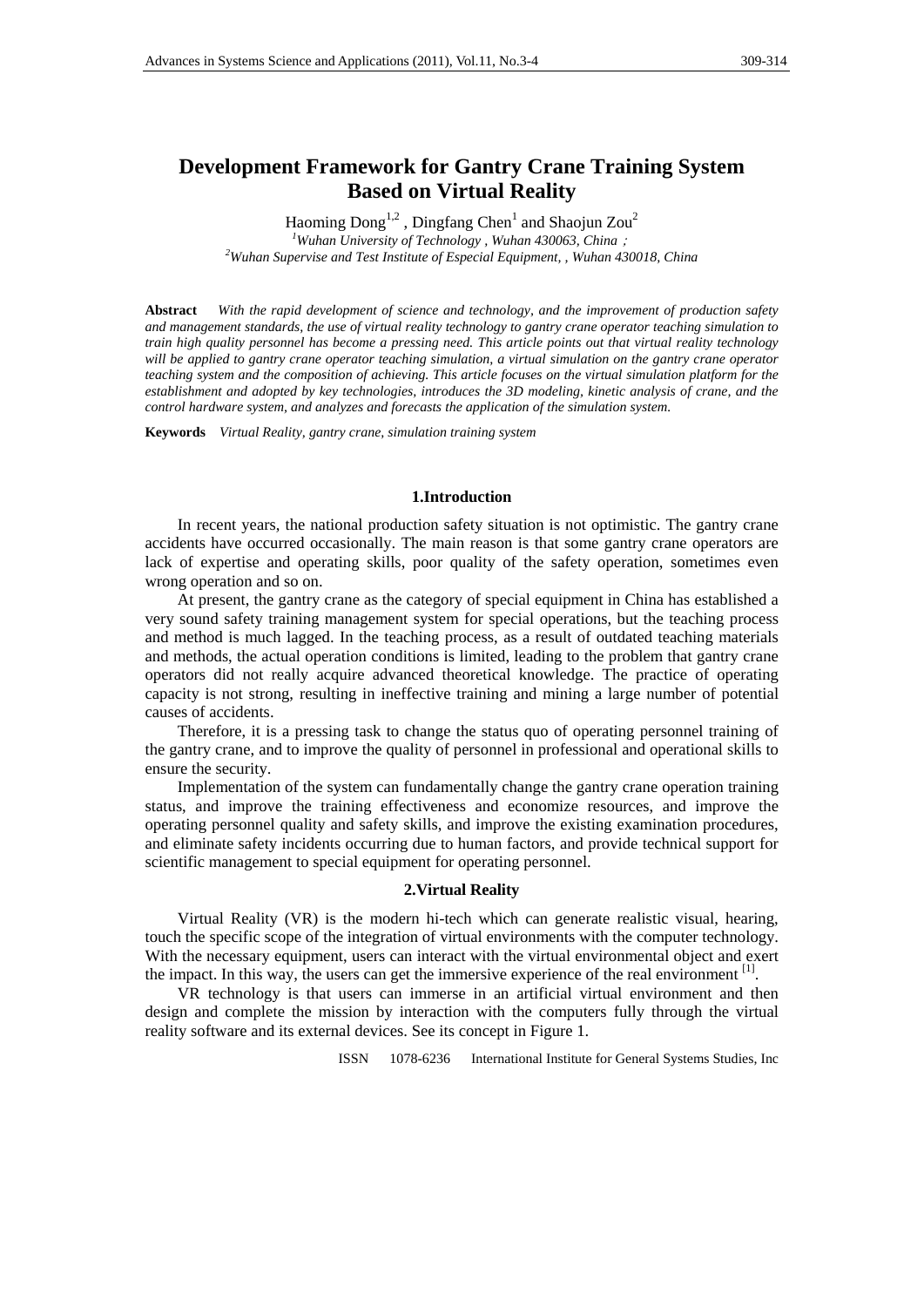It combines advanced information technologies (such as network computing, graphics and image processing, multimedia technology, the new sensors, simulation, etc.), and even psychology, bionics, arts and other fields of research. The purpose is to enable people to build an immersion combined with the actual situation, the efficient multi-dimensional interactions and more harmonious human-computer environment.



Fig. 1 I3 of VR

# **3.Research of Simulated System on Gantry Crane**

The system is developed on OSG system. It is easy to develop all types of VR system. The simulated system of gantry crane is composed of several parts, including visual system, human-computer system, hardware system. See the function of these parts in figure 2.



# **3.1 Creation of Visual System**

The system creates the visual system of gantry crane for the trained personnel. The visual scene includes the exterior and the crane. The factory, material, device and operators constitute the visual scene. And the scene is created by the technology of image processing, such as romance, texture, shade, lighting and so on. These technologies can immerse the operator in the scene.<sup>[3]</sup>

The main body of crane provides suppositional operation platform, and with organic anastomosis of true driver's cage together. The trainee can see operation action's looking at scenery effect in the true cab. See the scenes in figure  $3-4$ .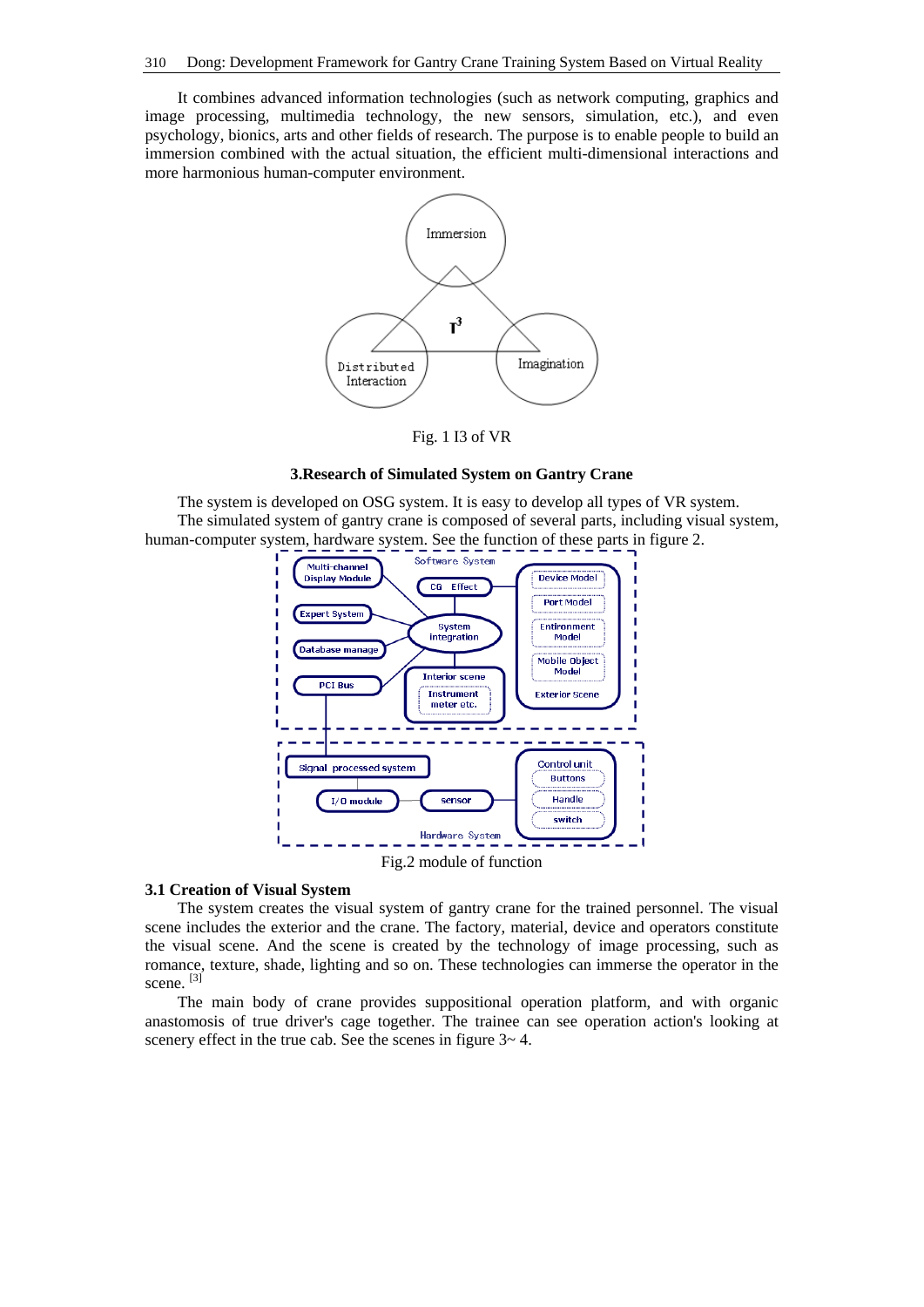

Fig.3 workshop scene



Fig.4 harbor scene

#### **3.2 The Research of human-computer Interaction System**

In order to obtain the real interactive training effect, the sway simulation testing based on physical property and virtual interactive study are to be carried out for the training and assessment system of gantry crane. They mainly includes:

(1) The research of elasto-dynamics system is to simulate the carrying sway and simulated failures and accidents of gantry crane under the circumstances of different carrying capacity, different braking time, and different running speed and so on.<sup>[2]</sup>

(2) Interactive simulation technology based on the collision detection technology is to achieve the real-time simulation of the gantry crane carrying objects and the collision avoidance of obstacles.

And, the stress analysis of wirerope is the key to solve the problem of carrying sway and collision detection during the carrying process.

Operating condition of gantry machine can be divided into the following parts: the start (i.e. to accelerate movement), the uniform speed movement, the brake (i.e. to decelerate movement). The system does not obtain acceleration during the uniform speed movement, that is, it is easy to carry out real-time simulation since there is no horizontal force attached to a crane and non-sway problem. As for the stage of startup or braking, it will not affect the forces of each other by taking into account the fact that the car and the cart are rigidly connected with the interactive movement.

In order to facilitate the analysis, we only take into account the forces on the wire rope during the running of the car when we analyze. When the car starts running or parking brake, the goods will make a sway which will foist additional horizontal forces on the crane structure. The emergence of such a dynamic load has a certain impact on the operation of the crane and will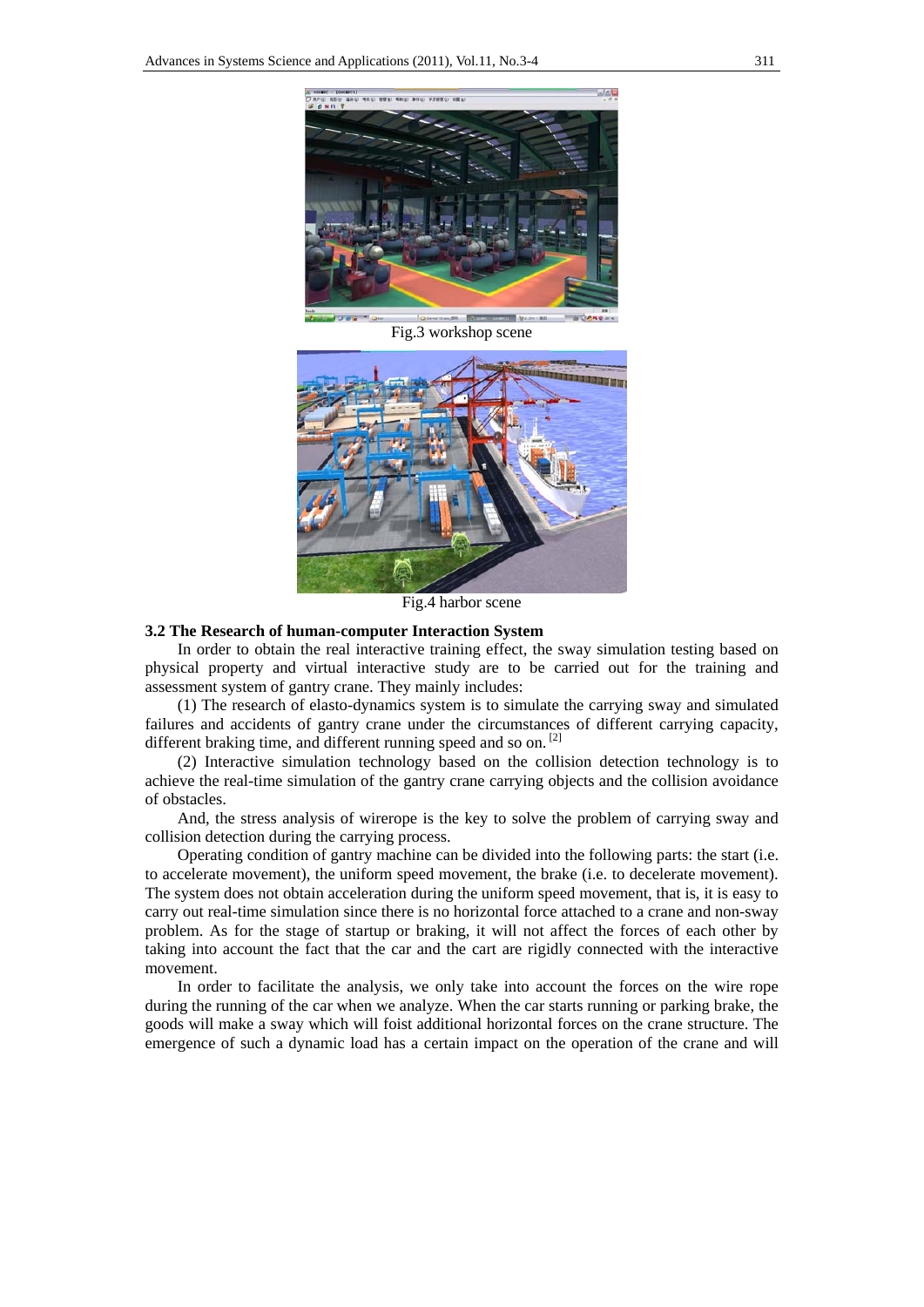produce sway problems. When the dynamic load calculation of the car braking operating is similar to the operation condition of the startup, the additional horizontal force generated is opposite to it.

Therefore, the mechanical condition of different car models and dynamic load calculations can be simplified for the car to start, namely the force analysis and the calculation of dynamic load during the acceleration. See the Fig.5.



Figure 5 Force Analysis during the movement of the car

The dynamics analysis of large cart can be gradually worked out through the establishment of the above model and we can conduct calculating simulation. This system enables operator's to interact with the three-dimensional scene well. The operator can be trained to move cars or carts, high or low lift hook, and obtain all kinds of safety device skill in various scenes so that the operator acquires preliminary understanding of the basic principles and fundamental of the gantry crane, and experiences essentials to operate the gantry crane and taste the moving mode of all kinds of safety devices,.

# **3.3 The Research of Hardware Control System**

Based on the present operating room of the gantry crane, the research of the system utilize the sensor, the data communication and acquisition techniques to design and develop a set of controlling and demanding system in accordance to a general-purpose gantry crane control mode (Controller mode), through which each sensor can collect control signal, and connect the main correspondence line through the interface I/O.

The hardware control system collect various types of control lever, button signal and control signal to put on processing through the transferring relevant dynamic link storehouse. The transferring procedure is as follows:

 $H$ plx = pciclose(hplx) Public hplx As Long Public addr As Boolean Public dwVendorID As Integer Public dwDeviceID As Integer Public fUseInt As Boolean

Apart from the signal acquisition system, the hardware control system also includes the driver's cab structural design, reasonable layout of the control box, and display devices, sensors, power supply, as well as the location of signal alignment, and so on. On the basis of the above, we focus on the timeliness and anti-jamming of the operation signal.

Through the research and integration of the above systems, we can enable the trainees to interact directly with the control system. The operating movement signal is gathered by the control system and carried on the real-time processing, then the control visual system responses and gives feedback to the trainee via display device of the visual system. Meanwhile the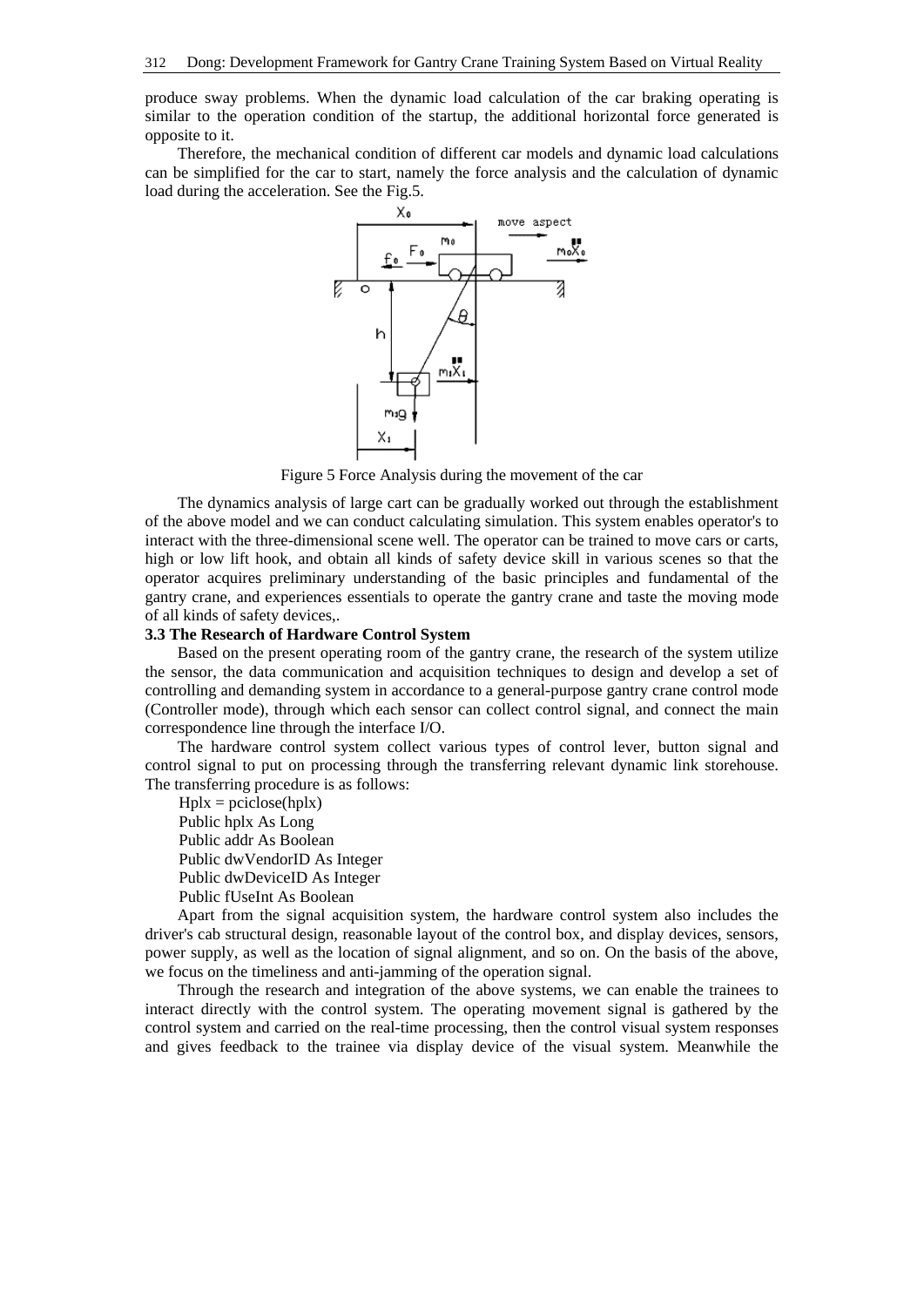operating movement signal is simultaneously delivered to the system of training and assessment, which enables the experts system to make judgments on the operating movements which provide the fundamental basis for the final appraisal training. These four modules are organically linked together to provide users with realistic training environment.

### **4.The Application and Merits of Virtual Reality in Training**

The system is a set of simulation operating system used in the hands-on training, skills training, safety education and practice of the gantry crane. It mainly promotes or improved the effects of training and assessment of the gantry crane operator in following aspects.

(1) The use of the immersion of virtual reality to improve the understanding of the structure and working principle of the hoisting machinery.

2)The use of the interactivity of virtual reality to enhance the actual ability of operating personnel.

3) Accident reappearance and case analysis

The trainees may observe and analyze their own hands-on training process through on-site reappearance during the operation training process, especially when there occur glaring errors, such as a collision, hitting obstacles, gnawing rails, and safety devices movements. The use of the reappearance effect can help to determine and analyze the reasons for the error. It is suitable for students without any experience of operating gantry crane to carry out hands-on training, and some green hands who have qualified to be operators to conduct the actual practice.

Compare with the previous methods of training and assessment, the simulation operating system of the gantry crane based on the virtual reality technology will have a powerful functions. The advantages are as follows in terms of conducting training, assessment, education of security techniques:

1)Be able to set a variety of conditions conveniently, efficiency, economy and high security

Compared by calculating, the training in terms of the present system can consumes only about one kilowatt in energy and occupies an area of within 10 square. While the previous real vehicle training consumes over 20 kilowatts in terms of energy and occupies over 200 square. If 3,000 persons will be trained each year in our city and 40 hours will be spent on each person per training hours, the present system only in terms of energy consumption will be able to save:

 $(20-1) \times 3000 \times 40 = 2280000$  kilowatts hour

In terms of the current electric charge of 0.5 Yuan/ kWh, the total savings on electricity amount to 1.14 million Yuan.

2) Good reproducibility

The factors concerning the working and operating conditions of the gantry crane is hard to manage, so the reproducibility of the real vehicle test is poor. While gantry crane simulator based on virtual reality technology can conveniently carry out the data acquisition, model selection and the environment settings of simulation model with a good reproducibility.

## 3) High Security

High-speeding and maximal driving, as well as very dangerous safety experiment can be safely carried out with the Utility of the simulation operating system of gantry crane, which cannot achieve in the real vehicle experiment.

# **5.Conclusion**

The virtual reality technology is an integrated multi-disciplinary technology. Its basic philosophy is to use the method of modern science and technology to create artificially a virtual space in which people can achieve interaction such as watching, listening, and moving and so on, just like in the real environment. The users may enter this environment through the computer and can control and interact with the object in the system with timeliness and interactiveness in the three-dimensional environments as its chief features.